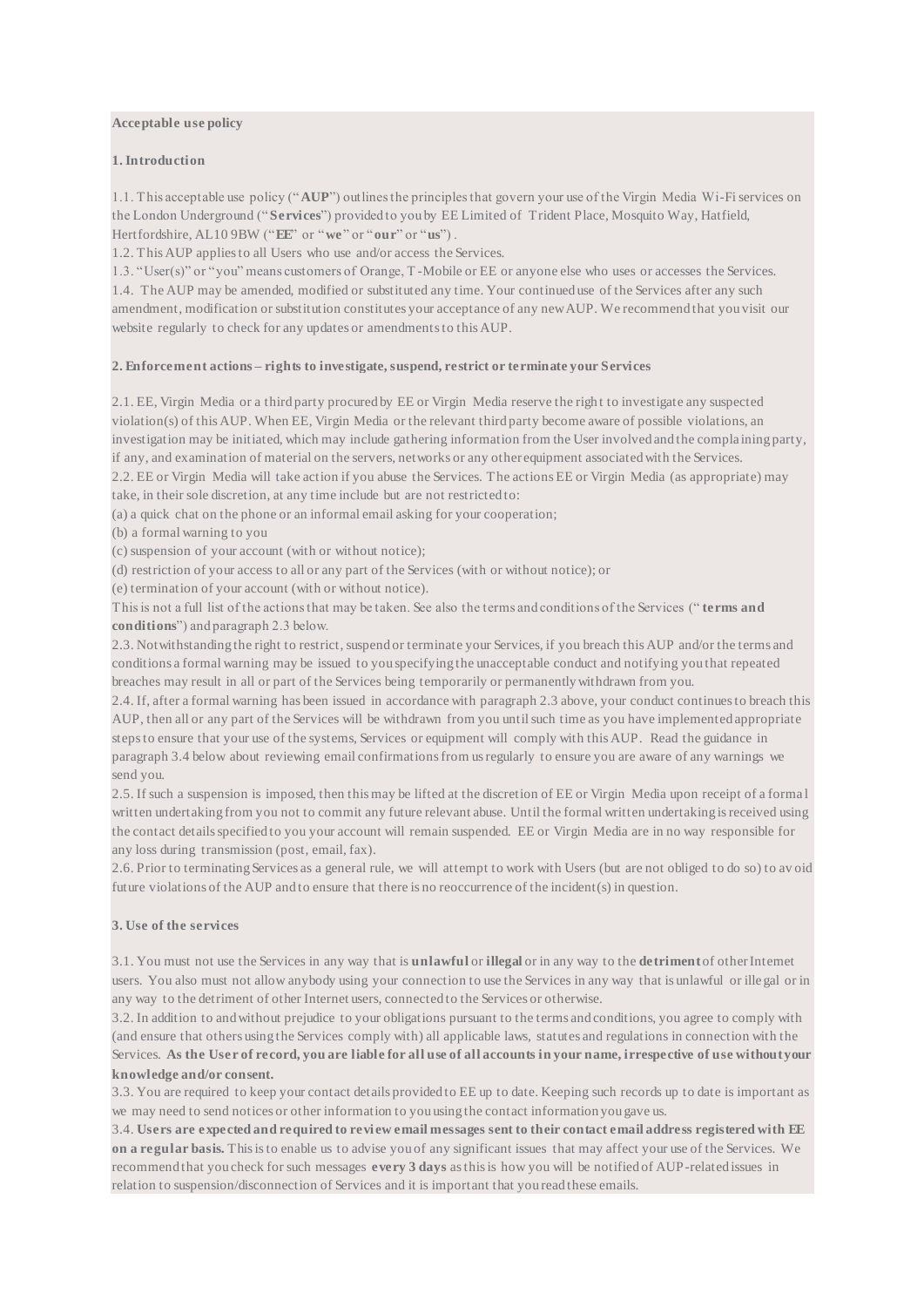3.5. In the event that your use of the Services is under investigation by relevant authorities, bot h EE and Virgin Media reserve the right to suspend the Services for the duration of the investigation.

# **4. Your responsibilities – security**

4.1. The security of the Services used by you is your responsibility. We are not responsible for the consequences o f your failure to employ adequate security measures (e.g. lost or corrupted files, identity theft, fraud).

# *Device security*

4.2. Users are responsible for the security of their own devices that are directly or indirectly connected to the Service, including any devices used by Users to connect to the Service. This includes, but is not limited to: PCs, tablet computers, laptops, smart-phones and games consoles.

4.3. If your device, or any device that has been cloned without your knowledge or consent is identified as causing a significant impact on the Services or are part of a "botnet" (machines hijacked by others to distribute malicious software or other forms of abuse), EE and Virgin Media (as appropriate) reserve the right to suspend or disconnect your Services without notice.

4.4. Users must ensure that their devices are protected with up-to-date anti-virus software and a properly configured firewall as a minimum where applicable.

## *Account security*

4.5. You must keep your password(s) confidential and secure. If you think that your password(s) has become known to any unauthorised person or may be used in an unauthorised way you should take steps to change your password immediately. If you believe that any of your devices have been used to breach the terms of this Acceptable Use Policy you must inform us immediately.

## **5. Your responsibilities - Services**

5.1. Users must not take any action that may restrict or inhibit any person, partnership, company, firm or organisation (whether a customer of EE or otherwise) in his/her/its **lawful use or enjoyment** of the Services.

5.2. Specific prohibited acts in relation to the Services are:

5.2.1. the **sale or resale** of the Services;

5.2.2. any form of **advertising or marketing practices** - deceptive, misleading or otherwise;

5.2.3. furnishing false data on sign-up forms, registrations, contracts or online applications, including fraudulent use of credit card numbers (and such conduct is grounds for immediate termination and may subject the offender to civil or criminal liability);

5.2.4. **attempting to circumvent user authentication or security** of any host, network, or account (also known as "cracking" or "hacking"). This includes, but is not limited to, accessing data not intended for the User, logging into a server or account the User is not expressly authorised to access, or probing the security of other networks without the express authorisation of the owner of such third party network(s);

5.2.5. effecting **security breaches or disruptions of communications**. Security breaches include, but are not limited to, accessing data of which the customer is not an intended recipient or logging onto a server or account that the customer is not expressly authorised to access. For the purposes of this section "disruption" includes, but is not limited to, port scans, ping floods, packet spoofing, forged routing information, deliberate attempts to overload a service, any otherwise unspecified form of Denial of Service (DoS) attack, or attempts to "crash" a host;

5.2.6. using any program/script/command, or sending messages of any kind, **designed to interfere with or adversely affect a User's enjoyment** of the Services by any means, locally or by the Internet, including violating the privacy of other Users; and

5.2.7. conducting, for malicious purposes, any form of **network monitoring** or interception of any data that does not belong to you.

## **6. Your responsibilities - content/material**

## *General*

6.1. You are prohibited from storing, distributing, transmitting or causing to be published any " **prohibited material**" through your use of the Services, including for example your use of the Services to send emails, post on onlin e forums and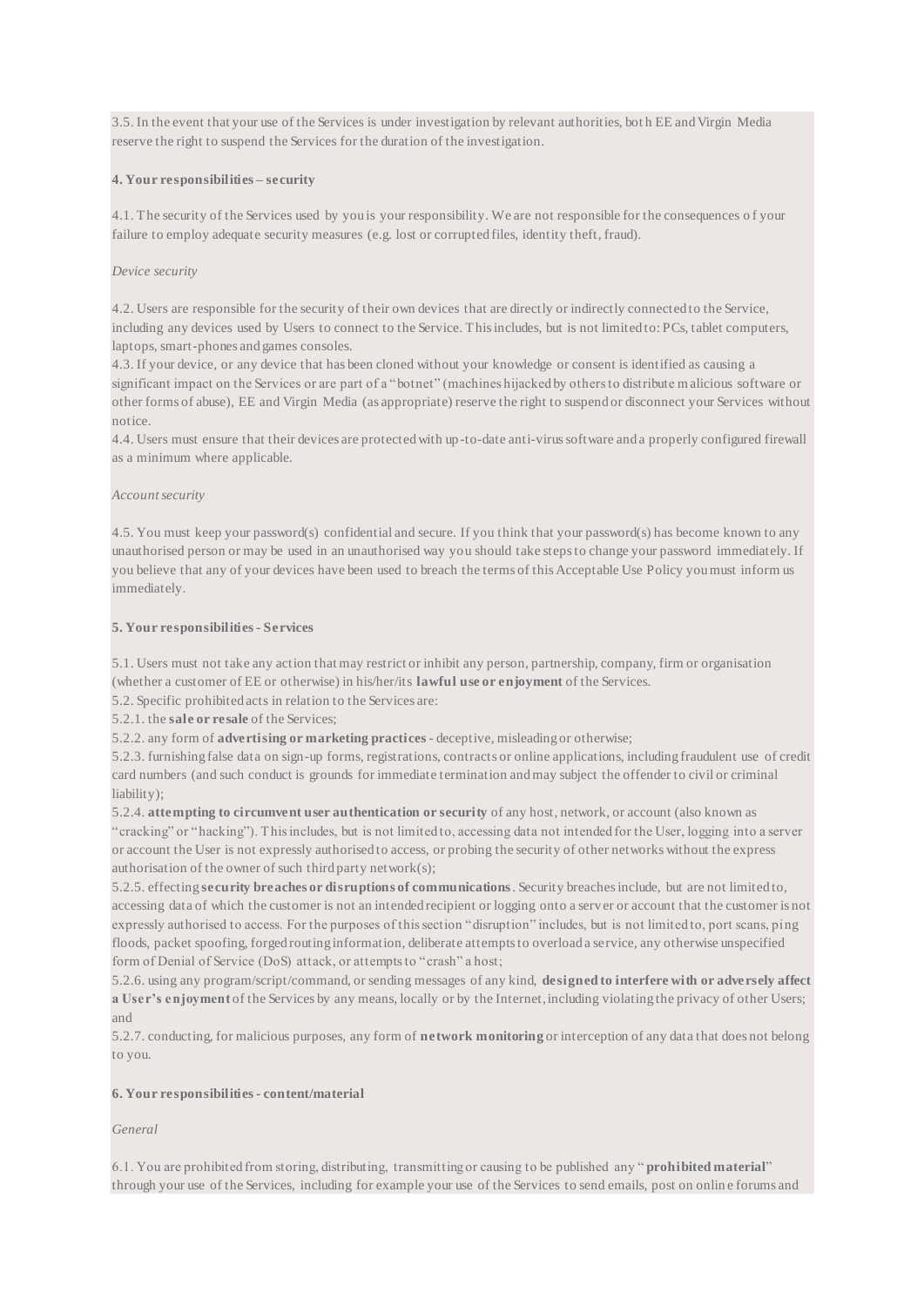use social media. What constitutes "**prohibited material**" shall be determined by Virgin Media (acting in their sole discretion). Prohibited material includes (without limitation):

6.1.1. material that is **threatening, harassing, invasive of privacy, discriminatory, defamatory, racist, obscene, indecent, offensive, abusive, harmful or malicious;**

6.1.2. material that infringes or breaches any third party's **intellectual property rights**(which shall include, but not be limited to copyright, trade marks, design rights, trade secrets, patents, moral rights, paternity rights and performance rights) this includes the use, distribution and/or copying of any material without the express consent of the owner;

6.1.3. material that is in viol**ation of any law or regulation** that is enforceable in the United Kingdom;

6.1.4. unsolicited promotional or marketing material;

6.1.5. chain letters or pyramid selling schemes;

6.1.6. programs containing viruses, Trojans, **malware** (malicious software), hoaxes or any tools designed to compromise the security of Internet users, websites and/or systems. However, you may pass samples of malware in a safe manner to appropriate agencies for the purpose of combating its spread; and

6.1.7. **phishing** - material that is designed to acquire information such as usernames, passwords, credit card details or other personal information through masquerading as a trusted source.

6.2. For the avoidance of doubt, the storage upon and/or distribution via the systems and/or Services by any User of **"pirated" software**, or any other materials that are not expressly licensed to the User, will constitute a violation of this AUP.

6.3. At the sole discretion of EE or Virgin Media (and without prejudice to any other rights pursuant to this AUP and the terms and conditions), EE or Virgin Media reserve the right to remove any material from any server under its control. In addition to any other action taken, EE or Virgin Media reserve the right to notify relevant authorities, regulators and/or ot her third parties of the use, storage, distribution, transmission, retransmission or publication of **prohibited material** (and/or any other materials the dealing with or use of which may constitute unlawful conduct by Users).

#### *Usenet news usage*

6.4. The Services allow access to many Usenet discussion groups (" **newsgroups**") . You acknowledge that some newsgroups contain language, media or discussion of subjects intended for adult audiences. We do not monitor access to Usenet newsgroups or the content of posts by our customers or customers at other sites. Accordingly, we are not responsible for the content of any posting made to Usenet. Without prejudice to the generality of the terms of this AUP, the specific terms relating to Usenet newsgroup usage are as follows:

6.4.1. Virgin Media and EE reserve the right to discontinue access to any Usenet newsgroup at any time and for any reason. 6.4.2. EE and Virgin Media (as appropriate) will investigate complaints regarding posts of inappropriate material to Usenet by Users and may, at EE and Virgin Media's sole discretion, take action. Criteria for determining whether a post is inappropriate include (without limitation):

(a) the written charter of the newsgroup(s) in question;

(b) the established Usenet conventions outlined below;

(c) the system resources consumed by the posting; and

(d) applicable laws.

6.4.3. Usenet news articles posted using the Services must comply with the written charter of the newsgroup to which they are posted. If a newsgroup does not have a charter, its title or recent content may be considered sufficient to determine the general topic of the newsgroup. You are responsible for determining the rules of a newsgroup before posting to it. 6.4.4. You may post advertisements only in those newsgroups that specifically permit them in the charter. Some newsgroups may permit "classified ads" for single transactions between private individuals, but not commercial advertisements. You are responsible for determining whether or not a newsgroup permits such non-commercial advertisements before posting. 6.4.5. Users may not alter the headers of posts to Usenet to mislead other Internet users as to the origin of the posting. Th is includes but is not limited to, pre-loading the path, using another user's details, using an incorrect "Date:" line. Using an invalid "From:" address for the purposes of combating e-mail spam messages that would otherwise be sent to you is not considered to be misleading. Usenet articles posted via the servers may be cancelled if they breach this AUP. Users should not cancel Usenet articles of any third party without the express consent of such third party. You may not use the resources to cancel articles that you did not post. The sole exception to this rule is for moderators and retro -moderators of formally moderated newsgroups or newsgroups specifically allowing this in their charter, in which case the moderator or retro moderator of a newsgroup may cancel any articles in a newsgroup he or she is moderating.

6.4.6. You may not attempt to "flood" or disrupt Usenet newsgroups. Examples of disruptive activities include posting multiple messages with no text in the body, or posting many follow-ups to messages with no new text.

## **7. Making a complaint**